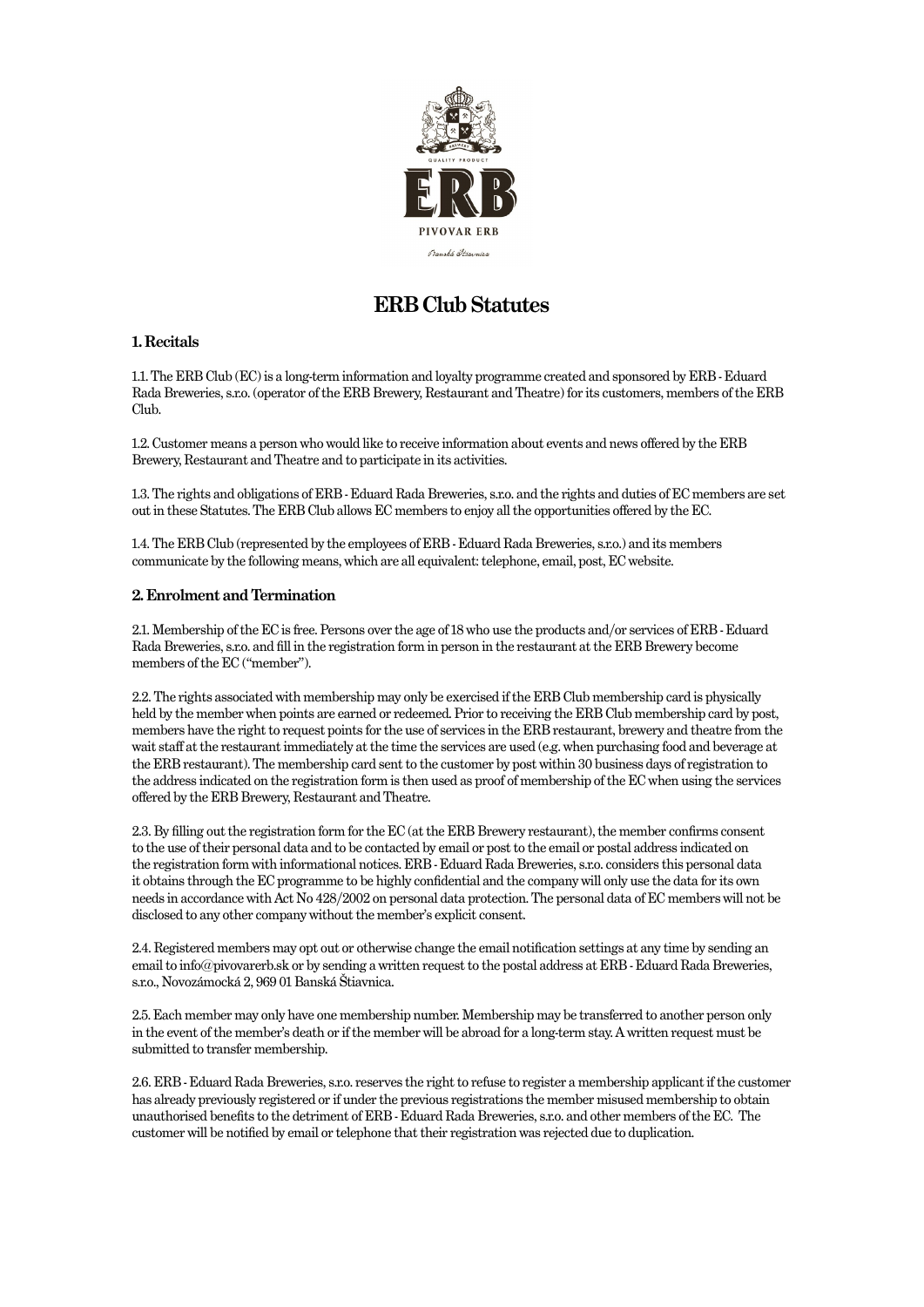2.7. Only individuals may be members of the EC; membership is not intended for legal entities, and individuals holding a membership card cannot earn points for a corporate event where the bill is paid by a legal entity.

2.8. EC members are not required to participate in the EC, and there is no requirement to make regular or occasional purchases or to earn points in the loyalty programme.

2.9. Membership of the EC may be terminated at the request of the member for any reason whatsoever, or if a letter is returned to sender indicating the death of the addressee where no contact exists for a survivor. If membership of the EC is cancelled at the request of the member, only the member who cancelled the membership may redeem the earned points. In the event of cancellation due to there being no contact available for a survivor, the points expire. EC members may cancel their membership by sending an email to info@pivovarerb.sk or by sending a written request to the postal address at ERB - Eduard Rada Breweries, s.r.o., Novozámocká 2, 969 01 Banská Štiavnica.

2.10. Membership of the EC may be suspended if mail is returned marked "addressee unknown" or "addressee moved with no forwarding address" and there is no telephone number for the member in our database or if the telephone number we have is invalid. Membership may be reactivated within 2 months after it was suspended. After 2 months, the EC member's personal data is deleted from the database and membership is cancelled. Any points earned are held while membership is suspended until the personal data is deleted from the database.

2.11. Membership of the EC may be unilaterally terminated by ERB - Eduard Rada Breweries, s.r.o. without the possibility of redeeming earned points if the member defrauded or attempted to defraud ERB - Eduard Rada Breweries, s.r.o. or another member of the EC. Reasons include unfair accumulation of points such as by theft or by taking points earned by another client from the purchase of food and beverage or the use of services at the ERB restaurant.

2.12. EC members are not authorised to act in the name of ERB - Eduard Rada Breweries, s.r.o. or to bind ERB - Eduard Rada Breweries, s.r.o. in any manner.

#### **3. ERB Club Loyalty Programme**

3.1. Members may participate in the loyalty programme consisting of earning points for the use of services or for making purchases in the ERB Brewery, Restaurant or Theatre. Every euro paid by the EC member for purchases earns the member the same number of points. Points are credited to the account of the EC member at payment only if the member presents a club card issued in their name. Points are credited in the loyalty system via the EAN code printed on the card, so there is no other way to credit the points to a member's account.

3.2. Information about point balances can be obtained from the wait staff at the ERB Restaurant on request after presenting the loyalty card, or via email to kultura@pivovarerb.sk (club card number must be entered). Members will be notified by email when they have earned enough points to redeemed them for products or services.

3.3. The current products or services that members can redeem their points for will be sent by email to all members along with the actual number of points needed to acquire the products or services.

3.4. Points earned by purchasing tickets to plays in the ERB Brewery theatre are counted toward the loyalty programme.

3.5. Once a member has earned enough points for a specific gift, the member has the right to collect the gift at the ERB Restaurant by presenting the club card issued in their name. Loyalty gifts cannot be purchased for cash or for part cash and part points. If the member does not wish to redeem their points or if they are collecting points for one of the more expensive gifts, the points remain on the member's account for further use.

3.7. If a loyalty card remains inactive for more than 2 years (no points earned or redeemed), the points already on the account are forfeited.

3.8. Points cannot be redeemed for cash.

3.9. ERB – Eduard Rada Breweries, s.r.o. has the right to modify the terms and conditions of the ERB Club loyalty programme or to cancel the programme at any time without prior written or any other type of notice to ERB Club members. These actions are binding and valid for all members of the ERB Club loyalty programme.